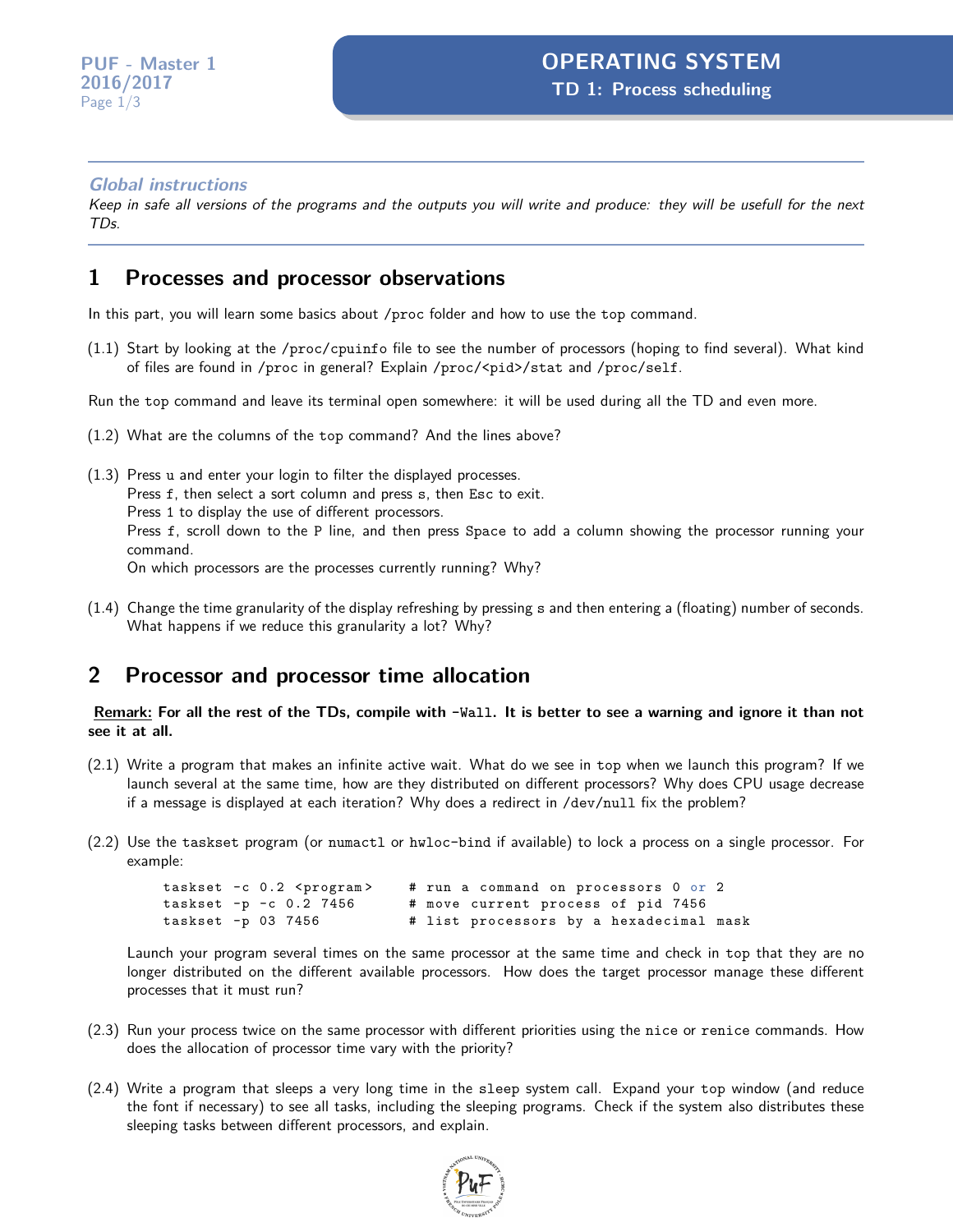## **3 Measurements of context changes**

You will use the C function gettimeofday to measure durations. To avoid overflows, you can calculate a duration between two invocations with the following code:

```
unsigned long microseconds ;
struct timeval tv1, tv2;
gettimeofday (& tv1, NULL);
    /* thing to measure */
gettimeofday (& tv2 , NULL ) ;
microseconds = ( tv2 . tv_sec - tv1 . tv_sec ) *1000000 + ( tv2 . tv_usec - tv1 . tv_usec ) ;
```
- (3.1) Confirm that your code is working correctly by measuring the duration of a sleep system call.
- (3.2) Measure the cost of the gettimeofday() call itself. Measure the cost of a getpid() (probably the simplest Linux system call). Compare the result with the use of the following code to force a real system call:

```
#include <unistd.h>
#include <asm/unistd.h>
Syscall (__NR_getpid);
```
- (3.3) Write a program that make a loop of 100000 sched\_yield system calls in order to constantly pass to another process, displays the total time of the loop and then restarts. Run two instances of this program at the same time on the same processor. What does the displayed time mean?
- (3.4) Now launch only one instance of this program at a time. What does the output mean?
- (3.5) Now run three (and then many more) instances of the program on the same processor. Quickly plot the displayed time curve according to the number of processes, and explain it. What do you think about the cost of changing contexts and how it will affect the performances according to the duration of the timeslices?

## **4 Timeslices measurements**

- (4.1) Write a program calling gettimeofday and displaying a message when the duration between the last two calls is unusually long. The message should contain this duration and the pid. Adjust the threshold to detect significant distortions. Run this program twice on the same processor and check that the alternation of the two programs is well displayed, but not the noise.
- (4.2) Write a program that loops on writing how long time it was executed, then how long time it was unscheduled. We will use variations of the duration of a gettimeofday to do this. Explain the observed behavior when a single instance of this program is launched on the same processor, then two instances.
- (4.3) Draw the graph showing the evolution of the timeslice according to the priority.

## **5 User, system and real time**

(5.1) Use the /usr/bin/time tool (slightly better than the time command of your shell) to find out where your sched\_yield program is running. Explain the disaplyed times (you can compare with the getpid() system call, real or virtual). Restart the experiment with 2 then 3 instances simultaneously on the same core, and explain the new times.